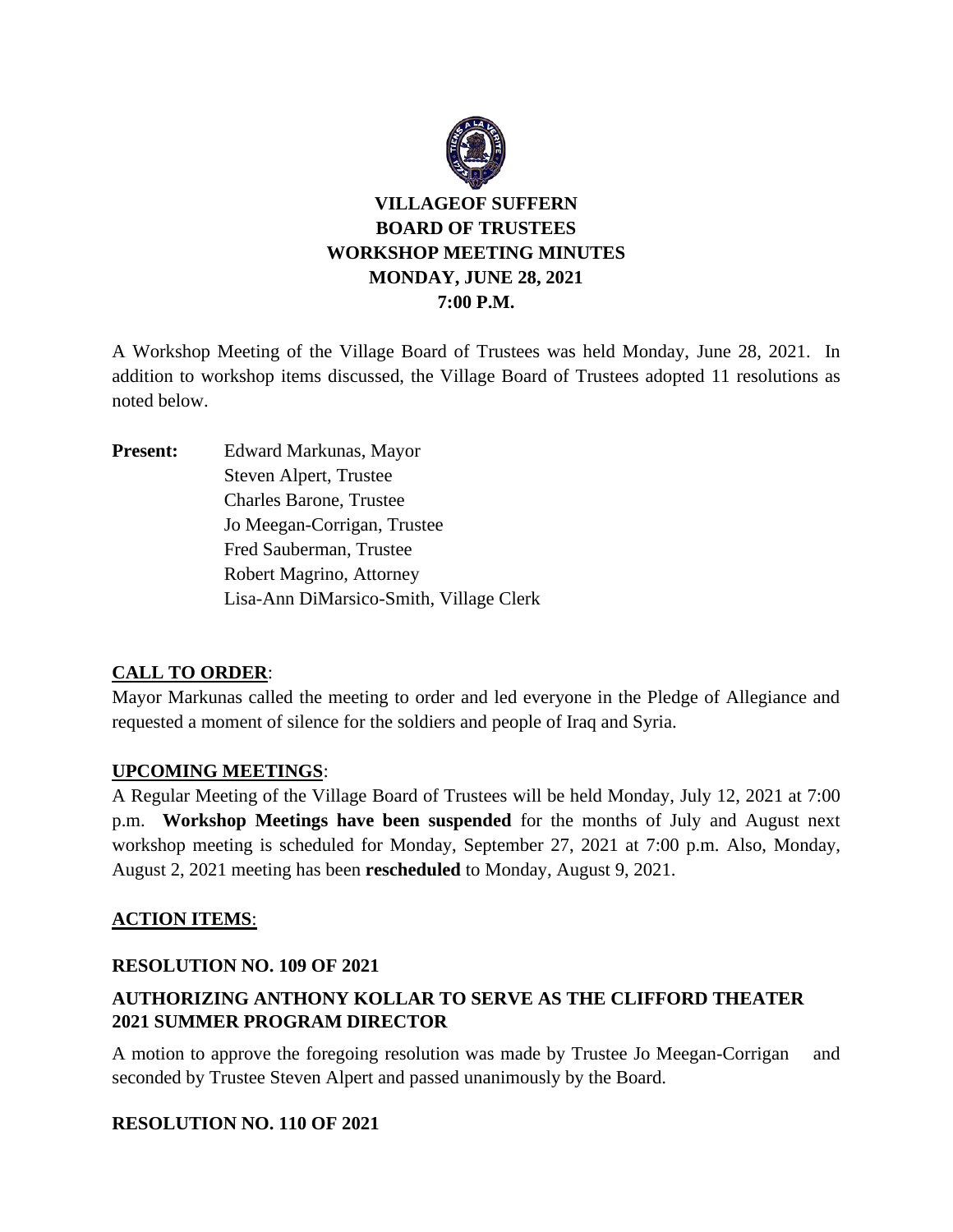## **AUTHORIZING HELEN KONRAD TO SERVE AS THE CLIFFORD THEATER 2021 SUMMER PROGRAM MUSICALDIRECTOR**

A motion to approve the foregoing resolution was made by Trustee Jo Meegan-Corrigan and seconded by Trustee Fred Sauberman and passed unanimously by the Board.

#### **RESOLUTION NO. 111 OF 2021**

### **APPROVING THE APPOINTMENT OF ARAMIS MORRIS TO THE POSITION OF ASSISTANT OPERATOR, GRADE 3A (WASTEWATER)**

The foregoing resolution was made by Trustee Steven Alpert, seconded by Trustee Jo Meegan-Corrigan, and passed unanimously by the Board.

## **RESOLUTION NO. 112 OF 2021 RESOLUTION AMENDING CAPITAL PROJECT 2018-003 – 2018 WAYNE AVENUE SIDEWALKS**

A motion to approve the foregoing resolution was made by Trustee Fred Sauberman and seconded by Trustee Charles Barone and passed unanimously by the Board.

## **RESOLUTION NO. 113 OF 2021 AUTHORIZING PROJECT 2022-001 WATER METERS & METER READING SYSTEM**

A motion to approve the foregoing resolution was made by Trustee Charles Barone and seconded by Trustee Fred Sauberman and passed 4 in favor and 1 opposed.

AYES: Trustee Charles Barone, Trustee Jo Meegan-Corrigan, Trustee Fred Sauberman, Mayor Edward Markunas NOES: Trustee Steven Alpert

#### **RESOLUTION NO. 114 OF 2021**

# **MOTION TO DIRECT THE VILLAGE CLERK TO PUBLISH NOTICE OF AND TO SCHEDULE A PUBLIC HEARING TO REPEAL CHAPTER 154, ENTITLED GRILLS FROM THE VILLAGE CODE**

The foregoing resolution was made by Trustee Steven Alpert, seconded by Trustee Fred Sauberman, and passed unanimously by the Board.

## **RESOLUTION NO. 115 OF 2021 MOTION TO DIRECT THE VILLAGE CLERK TO PUBLISH NOTICE OF AND TO SCHEDULE A PUBLIC HEARING TO AMEND CHAPTERS 1, 205 AND 266 OF THE VILLAGE CODE ENTITLED PENALTIES FOR OFFENSES**

The foregoing resolution was made by Trustee Fred Sauberman, seconded by Trustee Charles Barone, and passed unanimously by the Board.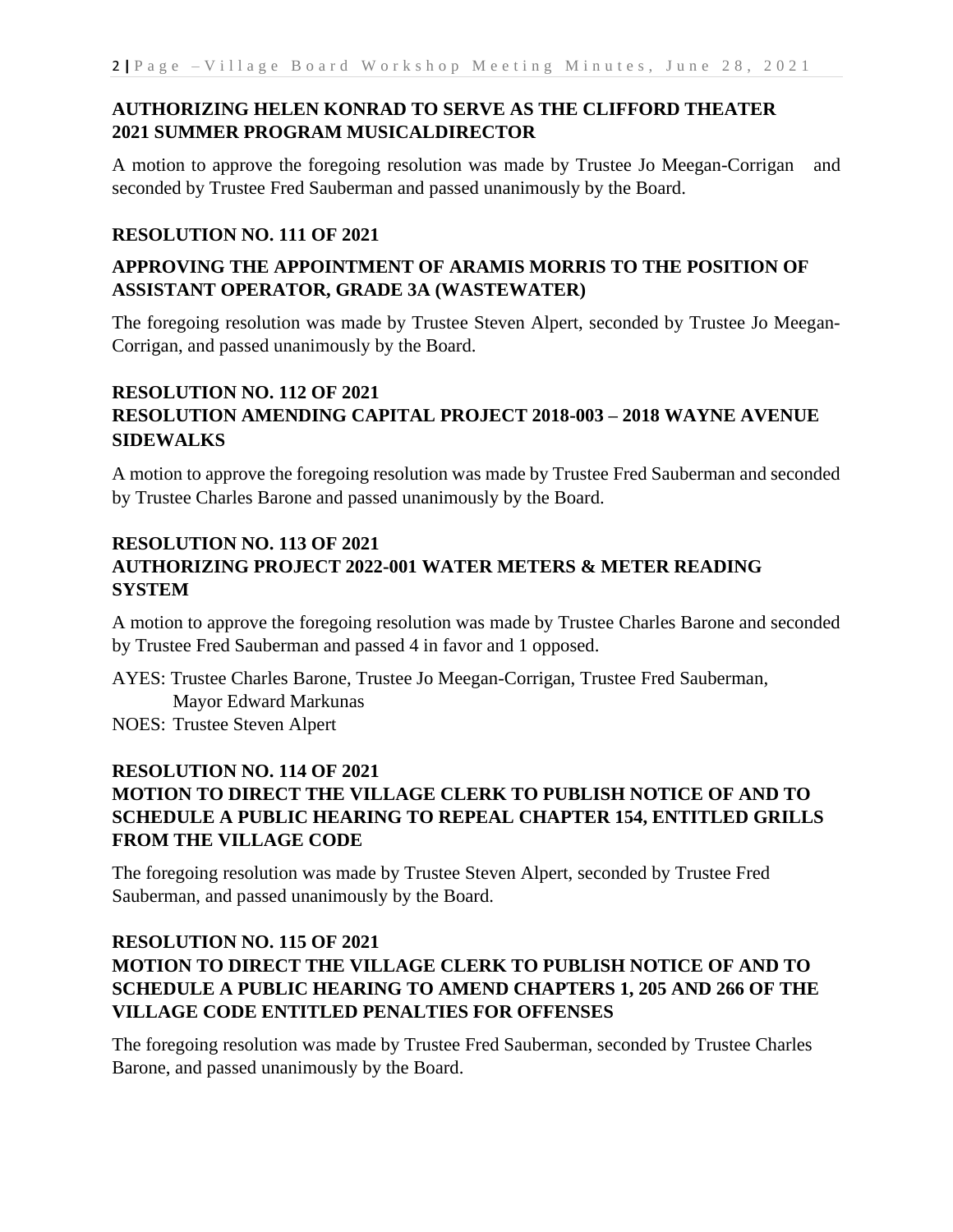### **RESOLUTION NO. 116 OF 2021 MOTION TO DIRECT THE VILLAGE CLERK TO PUBLISH NOTICE OF AND TO SCHEDULE A PUBLIC HEARING TO AMEND CHAPTER 175 OF THE VILLAGE CODE ENTITLED NOISE**

The foregoing resolution was made by Trustee Steven Alpert, seconded by Trustee Charles Barone, and passed unanimously by the Board.

### **RESOLUTION NO. 117 OF 2021 AWARDING NELSON POPE VOORHIS FOR PROFESSIONAL SERVICES TO PREPARE THE 2021 COMPREHENSIVE PLAN FOR THE VILLAGE OF SUFFERN AND AUTHORIZING CONTRACT EXECUTION**

A motion to approve the foregoing resolution was made by Trustee Charles Barone and seconded by Trustee Fred Sauberman and passed unanimously by the Board.

#### **RESOLUTION NO. 118 OF 2021 APPROVAL OF MINUTES -BOARD OF TRUSTEES MEETING OF JUNE 7, 2021**

A motion to approve the foregoing resolution was made by Trustee Charles Barone and seconded by Trustee Jo Meegan-Corrigan and passed unanimously by the Board.

### **RESOLUTION NO. 119 OF 2021 ACCEPTING THE LETTER OF RESIGNATION OF DAVID HAMILTON, ZONING BOARD MEMBER EFFECTIVE AS PER HIS LETTER OF RESIGNATION DATED JUNE 12, 2021 NUNC PRO TUNC**

The foregoing resolution was made by Trustee Jo Meegan-Corrigan, seconded by Trustee Fred Sauberman, and passed unanimously by the Board.

#### **PRESENTATION:**

Seth Mandelbaum of McCullough Goldberger & Staudt provided rendering and update on proposed Avon project.

#### **DEPARTMENTAL UPDATES:**

Department Heads provided verbal updates as outline below:

**FIRE DEPARTMENT** – Discussed the option of purchasing a container built specific for fire training. The Rockland County Fire Training Center is under construction and will be unavailable for an unspecified period. Fire Chief will explore local municipalities to establish an intermunicipal agreement as well.

**POLICE DEPARTMENT** - Provided update on the number of calls responded to in the Village. Dare Hockey applications are currently being accepted. The final stages of the station renovations are almost complete.